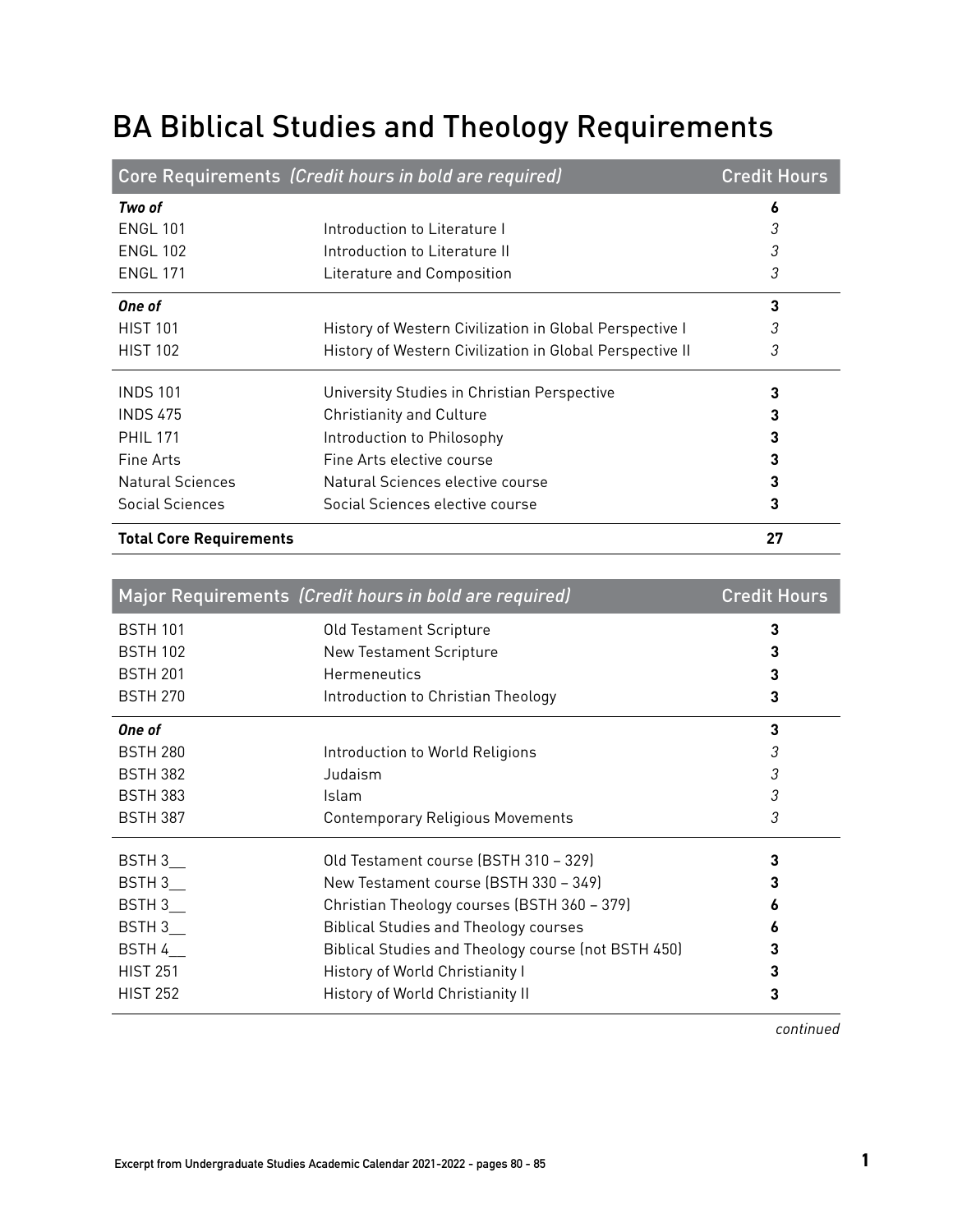|                                     | Major Requirements (Credit hours in bold are required)                                  | <b>Credit Hours</b> |
|-------------------------------------|-----------------------------------------------------------------------------------------|---------------------|
| <b>Greek or Hebrew courses</b>      |                                                                                         | 6                   |
| GREE                                | Greek courses (GREE 201, 202)                                                           | 6                   |
| 0R                                  |                                                                                         |                     |
| HEBR                                | Hebrew courses (HEBR 201, 202)                                                          | 6                   |
| <b>BSTH</b> major electives.        | Students may take GREE 301, 302 and/or HEBR 301, 302 in place of one or more 3000-level |                     |
| <b>Total Major Requirements</b>     |                                                                                         | 48                  |
|                                     |                                                                                         |                     |
| <b>Electives</b>                    |                                                                                         | <b>Credit Hours</b> |
| <b>Total Elective Requirements</b>  |                                                                                         | 45                  |
|                                     |                                                                                         |                     |
| <b>Total Degree Requirements</b>    |                                                                                         | <b>Credit Hours</b> |
| Core, Major & Elective Requirements |                                                                                         |                     |
| <b>Total Degree Requirements</b>    |                                                                                         | 120                 |

*Notes:*

- At least 45 out of 120 credit hours must be taken at the 3000 or 4000 level.
- Minimum cumulative Grade Point Average (GPA) of 2.0 and a minimum of 120 credit hours.

## BA Honours Biblical Studies and Theology Requirements

|                                | Core Requirements (Credit hours in bold are required)    | <b>Credit Hours</b> |
|--------------------------------|----------------------------------------------------------|---------------------|
| Two of                         |                                                          | 6                   |
| <b>ENGL 101</b>                | Introduction to Literature I                             | 3                   |
| <b>ENGL 102</b>                | Introduction to Literature II                            | 3                   |
| <b>ENGL 171</b>                | Literature and Composition                               | 3                   |
| One of                         |                                                          | 3                   |
| <b>HIST 101</b>                | History of Western Civilization in Global Perspective I  | 3                   |
| <b>HIST 102</b>                | History of Western Civilization in Global Perspective II | 3                   |
| <b>INDS 101</b>                | University Studies in Christian Perspective              | 3                   |
| <b>INDS 475</b>                | <b>Christianity and Culture</b>                          | 3                   |
| <b>PHIL 171</b>                | Introduction to Philosophy                               |                     |
| Fine Arts                      | Fine Arts elective course                                | 3                   |
| <b>Natural Sciences</b>        | Natural Sciences elective course                         |                     |
| Social Sciences                | Social Sciences elective course                          | 3                   |
| <b>Total Core Requirements</b> |                                                          | 27                  |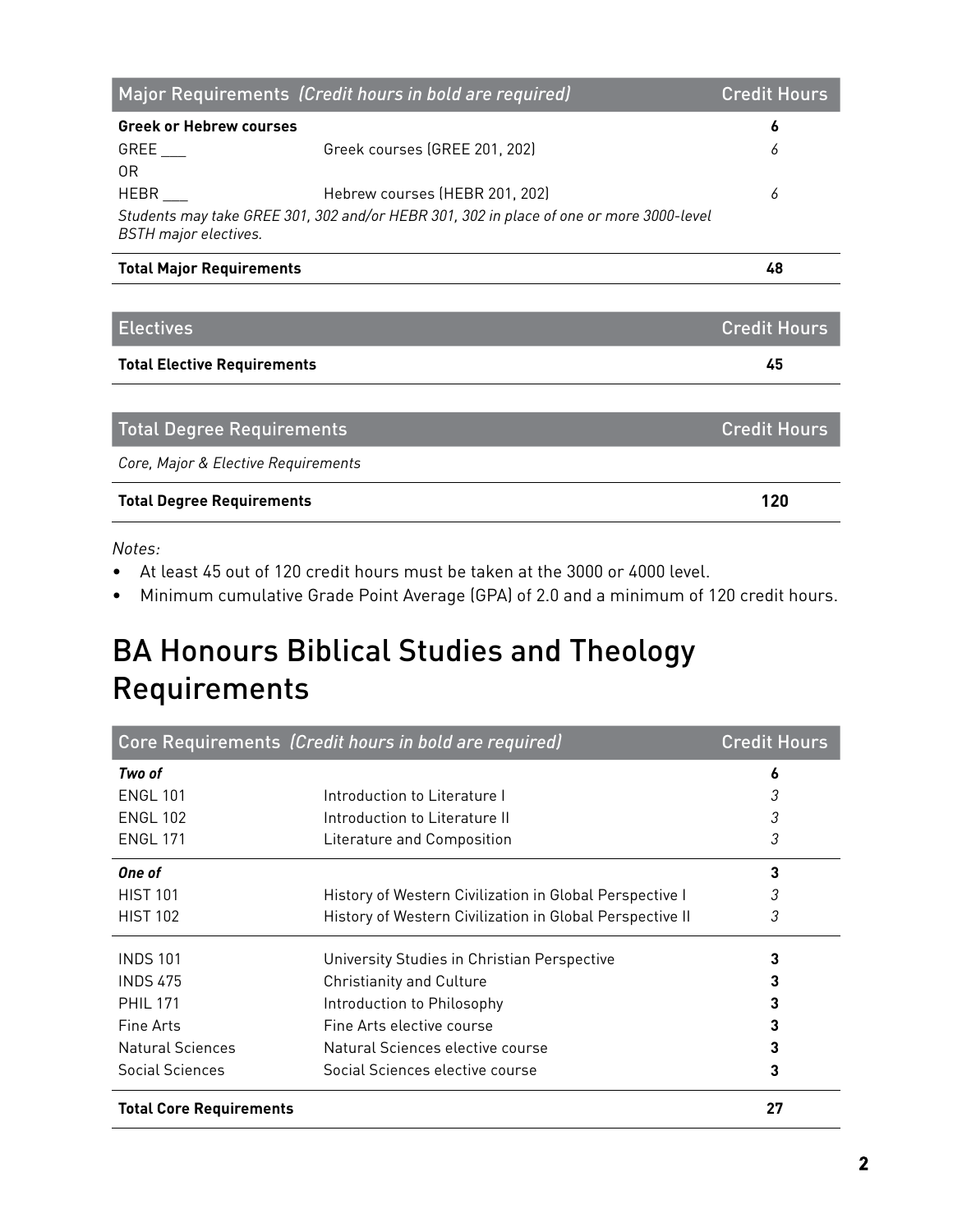|                                     | Major Requirements (Credit hours in bold are required)                                  | <b>Credit Hours</b> |
|-------------------------------------|-----------------------------------------------------------------------------------------|---------------------|
| <b>BSTH 101</b>                     | Old Testament Scripture                                                                 | 3                   |
| <b>BSTH 102</b>                     | New Testament Scripture                                                                 | 3                   |
| <b>BSTH 201</b>                     | Hermeneutics                                                                            | 3                   |
| <b>BSTH 270</b>                     | Introduction to Christian Theology                                                      | 3                   |
| One of                              |                                                                                         | 3                   |
| <b>BSTH 280</b>                     | Introduction to World Religions                                                         | 3                   |
| <b>BSTH 382</b>                     | Judaism                                                                                 | 3                   |
| <b>BSTH 383</b>                     | Islam                                                                                   | 3                   |
| <b>BSTH 387</b>                     | <b>Contemporary Religious Movements</b>                                                 | 3                   |
| BSTH 3                              | Old Testament course (BSTH 310 - 329)                                                   | 3                   |
| BSTH 3                              | New Testament course (BSTH 330 - 349)                                                   | 3                   |
| BSTH 3                              | Christian Theology courses (BSTH 360 - 379)                                             |                     |
| BSTH 3                              | <b>Biblical Studies and Theology courses</b>                                            | 9                   |
| BSTH 4                              | Biblical Studies and Theology courses (not BSTH 450)                                    | 6                   |
| <b>BSTH 497</b>                     | Honours Thesis in Biblical Studies and Theology I                                       | 3                   |
| <b>BSTH 499</b>                     | Honours Thesis in Biblical Studies and Theology II                                      | 3                   |
| <b>HIST 251</b>                     | History of World Christianity I                                                         | 3                   |
| <b>HIST 252</b>                     | History of World Christianity II                                                        | 3                   |
| <b>Greek and/or Hebrew courses</b>  |                                                                                         | 12                  |
| GREE                                | Greek courses (GREE 201 - 451)                                                          | 12                  |
| HEBR                                | Hebrew courses (HEBR 201 - 302)                                                         | 12                  |
| <b>BSTH</b> major electives.        | Students may take GREE 301, 302 and/or HEBR 301, 302 in place of one or more 3000-level |                     |
| <b>Total Major Requirements</b>     |                                                                                         | 66                  |
|                                     |                                                                                         |                     |
| <b>Electives</b>                    |                                                                                         | <b>Credit Hours</b> |
| <b>Total Elective Requirements</b>  |                                                                                         | 27                  |
|                                     |                                                                                         |                     |
| <b>Total Degree Requirements</b>    |                                                                                         | <b>Credit Hours</b> |
| Core, Major & Elective Requirements |                                                                                         |                     |
| <b>Total Degree Requirements</b>    |                                                                                         | 120                 |

*Notes*:

- At least 45 out of 120 credit hours must be taken at the 3000 or 4000 level.
- Minimum cumulative Grade Point Average (GPA) of 3.0 and a minimum of 120 credit hours.